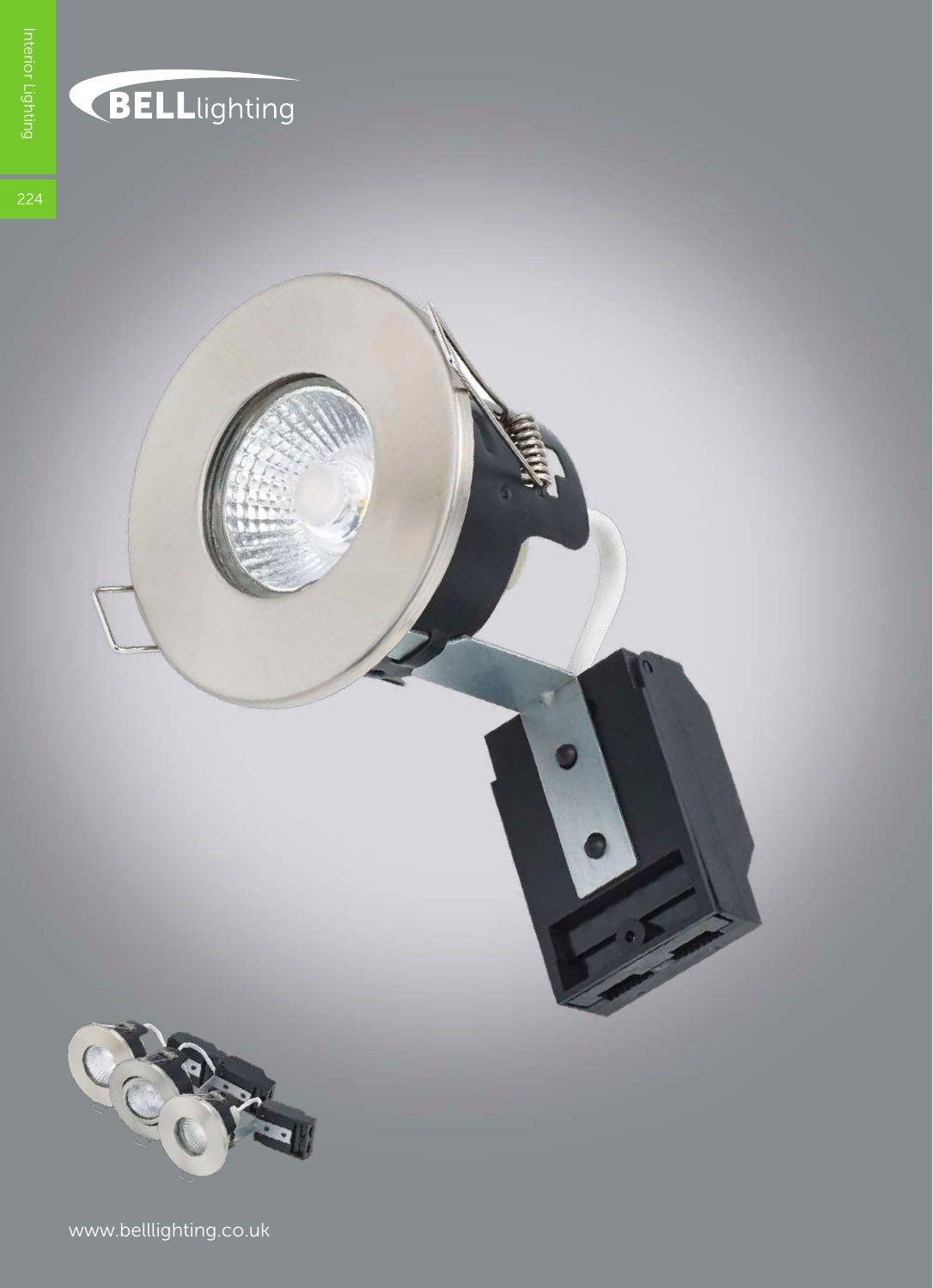225



## Non Integrated Downlight

The Firestay Non Integrated Downlight gives you the freedom to choose your lamp without the need to replace the compl ete fitting. Available as Fixed, Centre Tilt & IP65 Showerlight with a choice of finishes and accessories.

- ∞ Firestay Certification: 30, 60 and 90 minute solid joist ceilings, 30 minute I-Joist ceiling systems
- ∞ Fixed / Centre Tilt / Showerlight IP65 Downlights
- ∞ Part B/C/E compliant
- ∞ Suitable for 240V lamps (GU10 lamp holder included)
- Loop in/out terminals for speed of installation
- ∞ Die-cast aluminium body
- Part L compliant with BELL Halo Elite/Halo Glass LED GU10
- ∞ Low voltage lampholder available separately (Code 09906)

One fitting to fit all standard type lamps. Simply choose a BELL lamp for the application required (See LED Lamps section)





Tool Free Connector 2.5mm twin earth loop in / loop out push-fit connectors

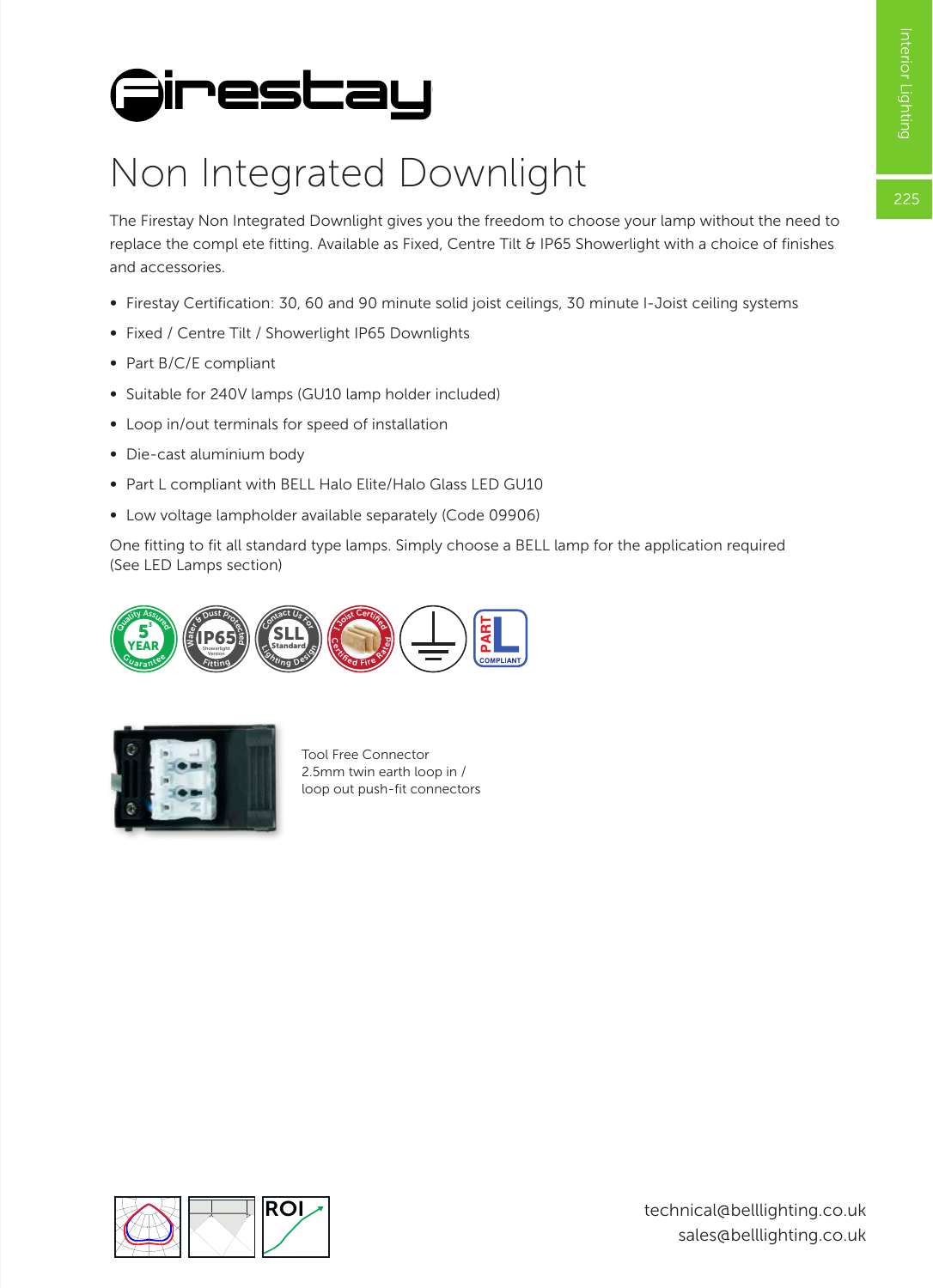

## Non Integrated Downlight







Cut-Out: 68mm

Cut-Out: 78mm

Cut-Out: 68mm



Ultra Low Profile for 100mm 93 ceiling voids



IC Cage Available for all Firestay Downlights

226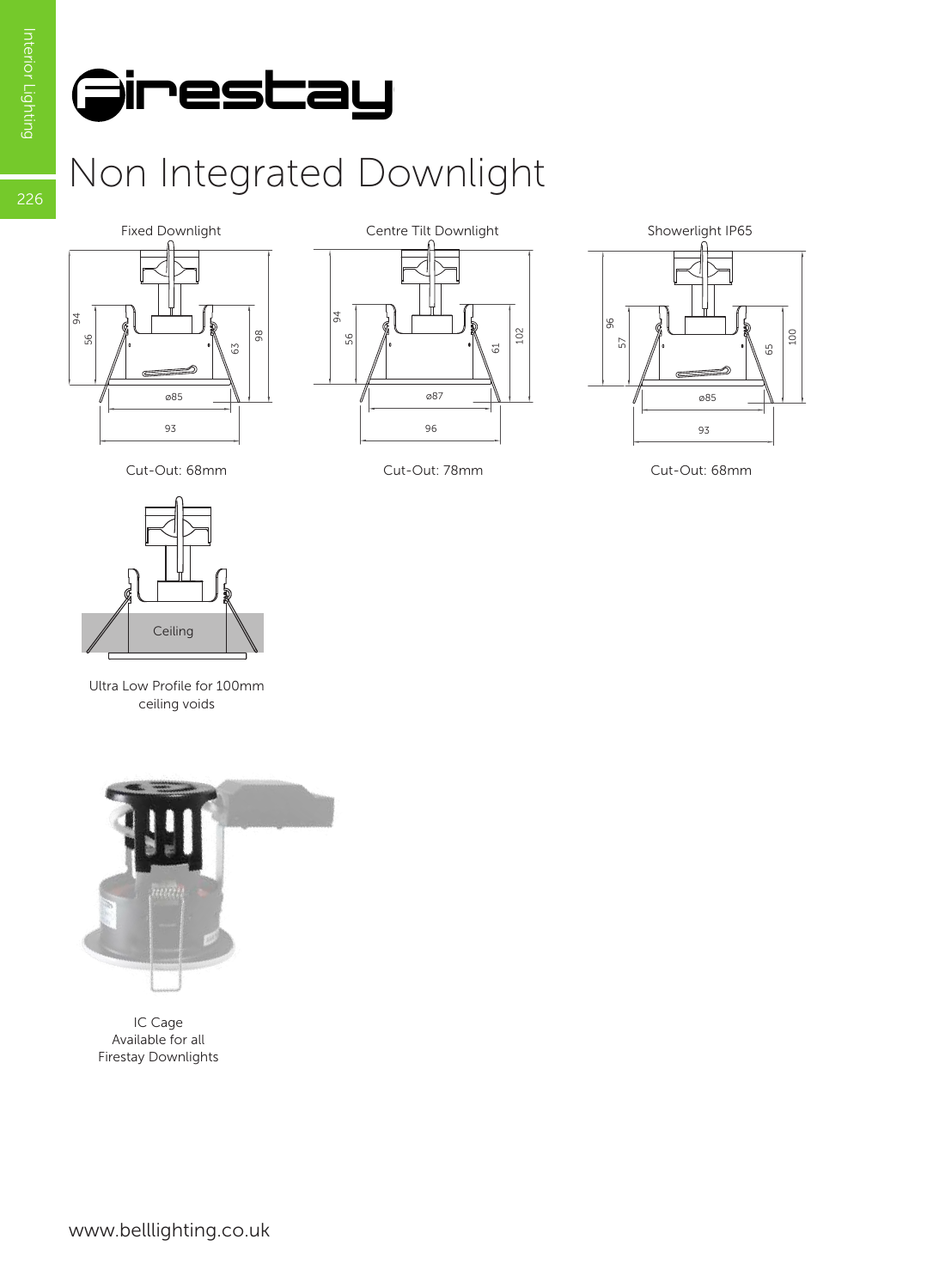

| <b>Technical Specification</b> |                      |  |  |  |
|--------------------------------|----------------------|--|--|--|
| Construction                   | <b>Pressed Steel</b> |  |  |  |
| LED Chip                       | n/a                  |  |  |  |
| IP Rating                      | IP65 (Showerlight)   |  |  |  |
| Operating Temp                 | n/a                  |  |  |  |
| Input Voltage                  | n/a                  |  |  |  |
| Power Factor                   | n/a                  |  |  |  |
| CRI                            | n/a                  |  |  |  |
| LMR                            | n/a                  |  |  |  |

| Code  | V                        | Description                                      | Finish               | Cut Out (mm) |
|-------|--------------------------|--------------------------------------------------|----------------------|--------------|
| 10660 | 240                      | <b>Fixed Downlight</b>                           | White                | 68           |
| 10661 | 240                      | <b>Fixed Downlight</b>                           | Satin Nickel         | 68           |
| 10662 | 240                      | <b>Fixed Downlight</b>                           | Chrome               | 68           |
| 10663 | 240                      | <b>Fixed Downlight</b>                           | Antique Brass        | 68           |
| 10664 | 240                      | <b>Fixed Downlight</b>                           | <b>Brass</b>         | 68           |
| 10665 | 240                      | <b>Fixed Downlight</b>                           | Matt White           | 68           |
| 10655 | 240                      | Centre Tilt Downlight                            | White                | 78           |
| 10656 | 240                      | Centre Tilt Downlight                            | Satin Nickel         | 78           |
| 10657 | 240                      | Centre Tilt Downlight                            | Chrome               | 78           |
| 10658 | 240                      | Centre Tilt Downlight                            | Antique Brass        | 78           |
| 10659 | 240                      | Centre Tilt Downlight                            | <b>Brass</b>         | 78           |
| 10667 | 240                      | Centre Tilt Downlight                            | Matt White           | 78           |
| 10650 | 240                      | Showerlight IP65                                 | White                | 68           |
| 10651 | 240                      | Showerlight IP65                                 | Satin Nickel         | 68           |
| 10652 | 240                      | Showerlight IP65                                 | Chrome               | 68           |
| 10653 | 240                      | Showerlight IP65                                 | <b>Antique Brass</b> | 68           |
| 10654 | 240                      | Showerlight IP65                                 | <b>Brass</b>         | 68           |
| 10666 | 240                      | Showerlight IP65                                 | Matt White           | 68           |
| 10670 | $\overline{\phantom{a}}$ | IC Cage for Firestay Showerlight/Fixed Downlight |                      |              |
| 10671 |                          | IC Cage for Firestay Centre Tilt Downlight       |                      |              |

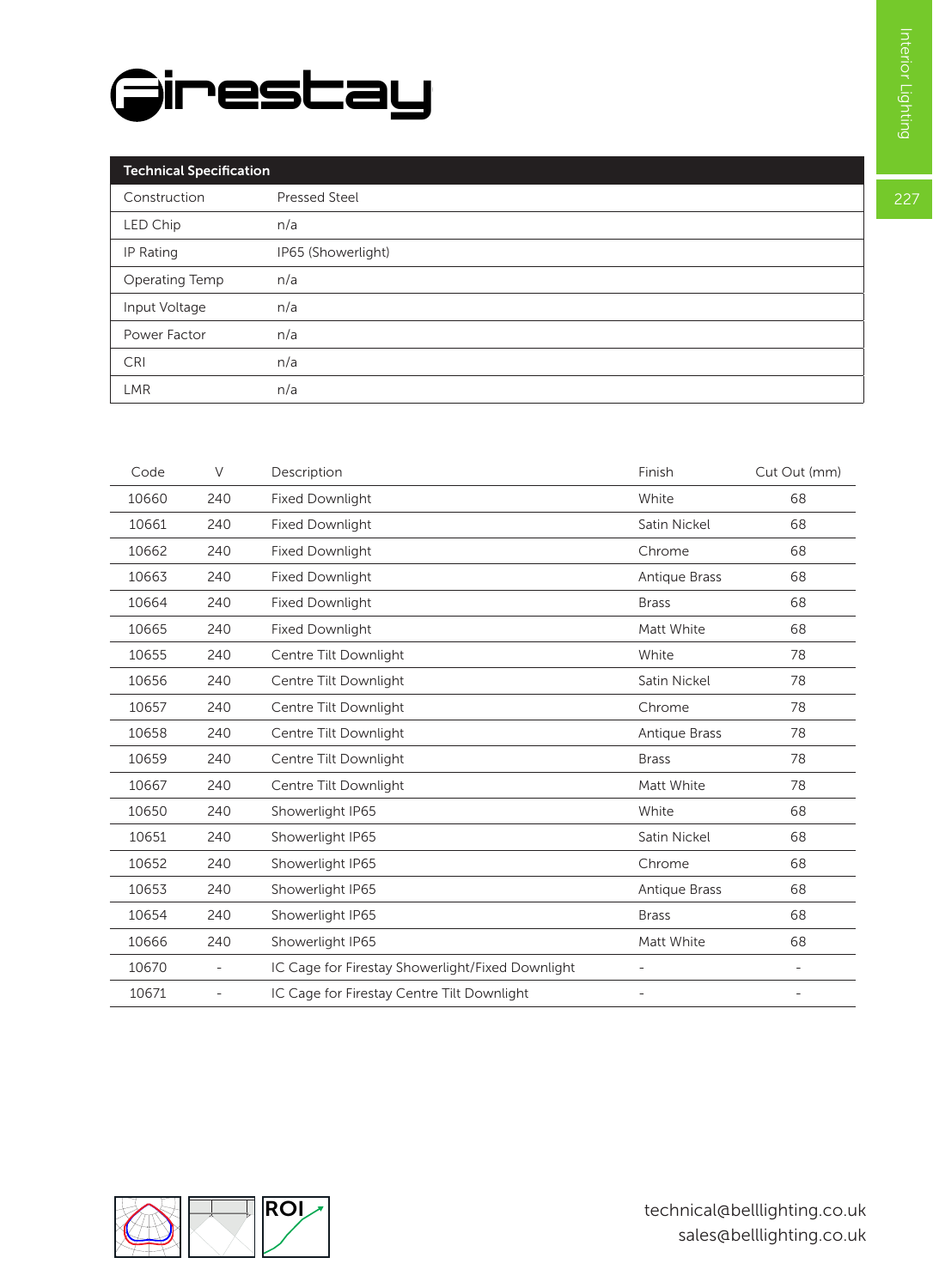